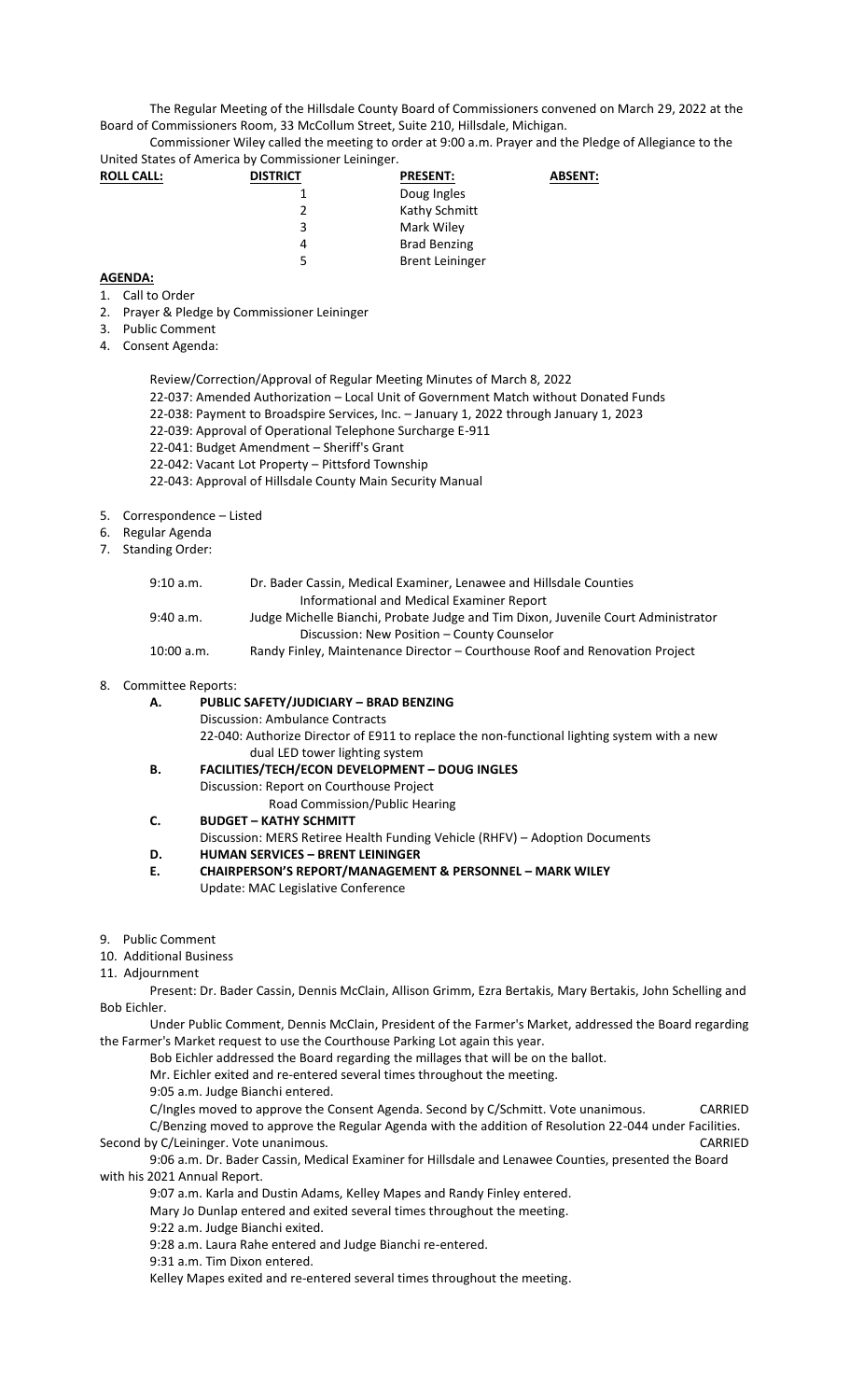9:46 a.m. Dr. Cassin finished and exited.

Karla Adams exited and re-entered several times throughout the meeting.

Judge Bianchi and Tim Dixon addressed the Board regarding the creation of a County Counselor. They stated that they have a current Juvenile Probation Officer who has finished her Masters in Counseling and would like to have this position. If allowed to do this then they would need to hire a new Probation Officer. The cost to the county would be a wash. There was a very lengthy discussion.

C/Benzing moved to allow Probate Court to create the position of County Counselor for the Juvenile Court and to submit the documentation to fund this position and a job description to the Board of Commissioners as soon as possible. Second by C/Wiley. Roll Call Vote: C/Wiley – Yes, C/Benzing – Yes, C/Leininger – No, C/Ingles – Yes, C/Schmitt – Yes. Vote: 4-Yes, 1-No. CARRIED

10:28 a.m. Judge Bianchi and Mr. Dixon finished. Mr. Dixon exited.

Randy Finley, Facilities Director presented the Board with a plan for the repairs to the Courthouse Roof. Mr. Finley stated that he had two Contractors and two Management Companies respond. He would prefer to use a Contractor. Mr. Finley recommends Renaissance for the work. There was a lengthy discussion.

10:31 a.m. Mr. Whitaker exited.

10:33 a.m. Mr. Whitaker re-entered.

Dustin Adams exited and re-entered several times throughout the meeting.

C/Ingles moved to accept the bid for the Courthouse Roof from Renaissance in the amount of \$307,500 plus ten percent contingency and authorizing Randy Finley to sign the contract. Second by C/Leininger. Roll Call Vote: C/Benzing – No, C/Leininger – Yes, C/Ingles – Yes, C/Schmitt – Yes, C/Wiley – Yes. Vote: 4-Yes, 1-No.

CARRIED

C/Ingles moved to accept the bid from Renaissance to replace the roof over the elevator addition on the Courthouse in the amount of \$65,000 plus a ten percent contingency and authorizing Randy Finley to sign the contract. Second by C/Leininger. Roll Call Vote: C/Leininger - Yes, C/Ingles - Yes, C/Schmitt - Yes, C/Wiley - Yes, C/Benzing – Yes. Vote: 5-Yes, 0-No. CARRIED

C/Ingles moved to accept the bid from Renaissance to replace the gutters on the Courthouse in the amount of \$152,000 plus a ten percent contingency and authorizing Randy Finley to sign the contract. Second by C/Benzing. There was some discussion regarding who keeps the scrap copper. Roll Call Vote: C/Ingles – Yes, C/Schmitt – Yes, C/Wiley – Yes, C/Benzing – Yes, C/Leininger – Yes. Vote: 5-Yes, 0-No. CARRIED

C/Ingles moved to accept the bid from Renaissance for an existing condition report on the exterior of the Courthouse in the amount of \$23,750 and authorize Randy Finley to sign the contract. Second by C/Leininger. Roll Call Vote: C/Schmitt – Yes, C/Wiley – Yes, C/Benzing – Yes, C/Leininger – Yes, C/Ingles – Yes. Vote: 5-Yes, 0-No.

CARRIED

11:02 a.m. Mr. Finley and Mr. Schelling exited.

The Board requested follow up Resolutions on the above motions.

C/Ingles moved to approve resolution 22-044: Allowing the Farmer's Market to exclusively be allowed to operate in the Courthouse Parking Lot including the Gazebo and adjacent grounds on Saturday mornings, May 7, 2022 through October 29, 2022 from 6:00 a.m. to 2:00 p.m. Second by C/Schmitt. Roll Call Vote: C/Wiley – Yes, C/Benzing – Yes, C/Leininger – No, C/Ingles – Yes, C/Schmitt – Yes. Vote: 4-Yes, 1-No. CARRIED

11:06 a.m. Members of the Farmer's Market exited.

C/Ingles gave background information on the Road Commissions in the State of Michigan. He stated that forty-three counties have three member boards, thirty-three have five member boards and seven are under the control of the County Board of Commissioners. C/Ingles read the statute that explains what the options are regarding the makeup of the Road Commission.

C/Ingles moved to hold a Public Hearing to alter the number of Road Commissioners on Tuesday, April 26, 2022 at 10:00 a.m. and Wednesday, April 27, 2022 at 7:00 p.m. Second by C/Leininger. Roll Call Vote: C/Benzing – Yes, C/Leininger – Yes, C/Ingles – Yes, C/Schmitt – Yes, C/Wiley – Yes. Vote: 5-Yes, 0-No. CARRIED

C/Ingles moved to hold a Public Hearing to determine transferring the duties of the County Road Commission to the County Board of Commissioners on Tuesday, April 26, 2022 at 10:30 a.m. and Wednesday, April 27, 2022 at 7:30 p.m. Second by C/Benzing. There was much discussion. Roll Call Vote: C/Leininger – Yes, C/Ingles – Yes, C/Schmitt – No, C/Wiley – No, C/Benzing – Yes. Vote: 3-Yes, 2-No. CARRIED

C/Benzing moved to approve Resolution 22-040: Supporting the Emergency Telephone Services Board decision in awarding Great Lakes Tower & Antenna Company the bid to repair the Hillsdale Radio Tower in the amount of \$14,915.00. Second by C/Wiley. Vote unanimous. The contract of the CARRIED

C/Benzing moved to appoint himself and C/Leininger to review the Ambulance Contracts. Second by C/Leininger. Vote unanimous. CARRIED

C/Benzing gave an update on items under his committee.

C/Schmitt gave an update on items under her committee.

C/Leininger gave an update on items under his committee.

C/Wiley gave an update on items of interest.

Under Public Comment, Karla Adams commented on why the public can't get responses from the Board during Public Comment and feels that mental health dollars should go back to the parents who have children in trouble to help them.

Kelley Mapes spoke regarding the Solar Panel farm, why we do not have dispensaries in Hillsdale, the Courthouse Roof and bricks. She feels that the mental health dollars should be given to the courts.

Mary Jo Dunlap thanked the Board for taking care of the building in Pittsford Township and for accepting her bid.

Judge Bianchi addressed the Board regarding the acoustics in her courtroom. She stated that she can no longer have someone do transcripts because of the sound quality. She stated that it is of utmost importance that this be taken care of.